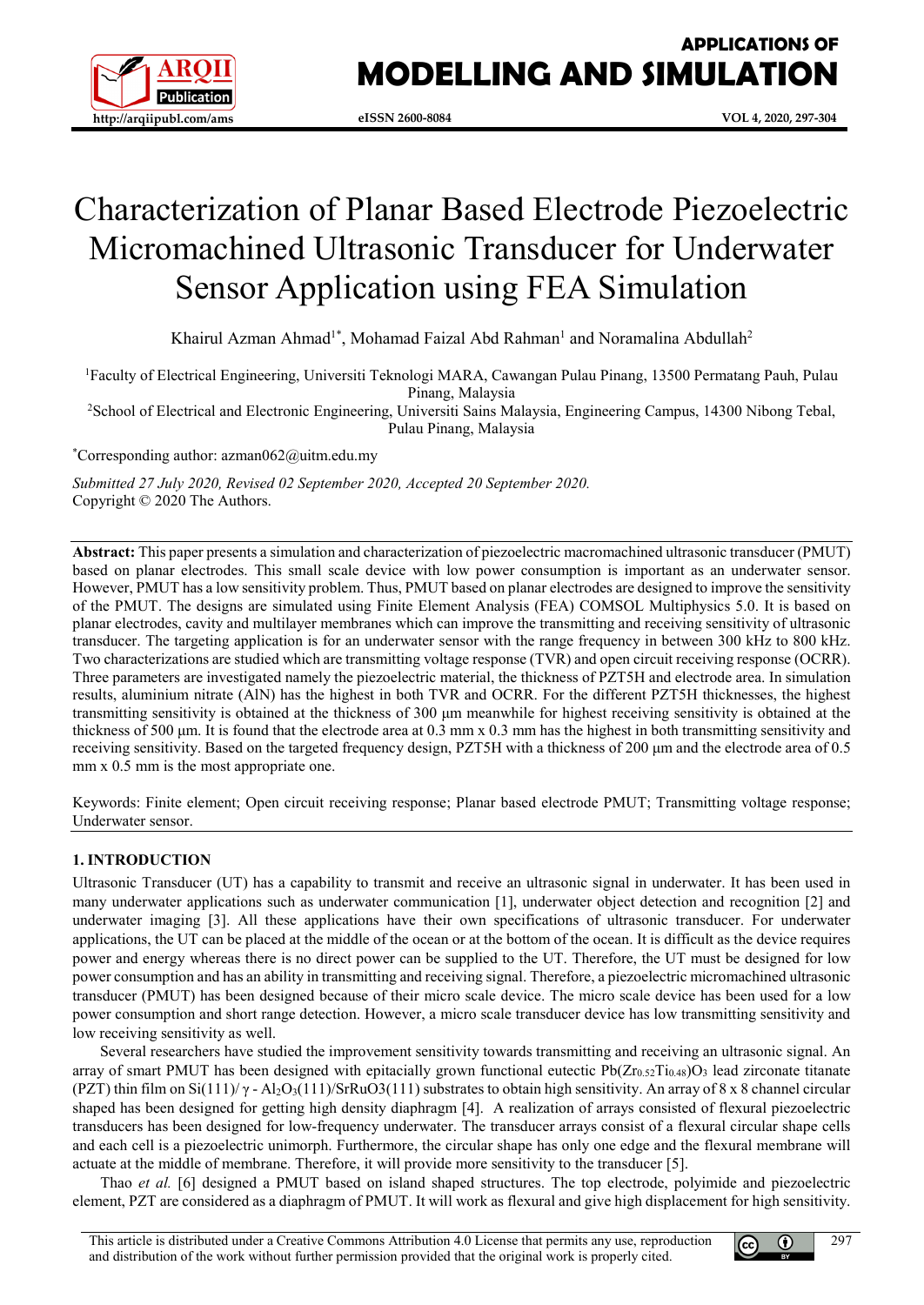Polyimide is function to cover PZT etch area. The shape of top electrode is round shape. In results, the used of Polyimide has reduced the capacitance and increased the output sensitivity. Sun *et al.* [3] also designed a PMUT using a flexural method but with a rectangular shape of diaphragm with less symmetric. In [6], a round shape for membrane design was used whereby it was a symmetrical shape and degenerated modes that lead to low output. The rectangular shape with ratio width to length can generate more modes and increase the output capability [7]. The results showed the increment amplitude and improvement in bandwidth. The bandwidth for symmetrical shape is narrow compared to rectangular shape. But this shape is difficult to be designed as optimization is required.

Luo *et al.* [8] designed a PMUT with cavity to improve the sensitivity. PMUT with cavity will give more displacement and large effectiveness area as compared to without cavity in [3] and [6]. The diaphragm consists of multiple membranes such as a top electrode, a piezoelectric layer, a bottom electrode and an elastic layer. Cavity has been located under these multiple membranes. The finite element method (FEM) simulation results have been shown that a large area of diaphragm responded and generated high output. The output sensitivity has shown that the PMUT with cavity has higher amplitude as compared to PMUT without cavity at same resonance frequency. Kusano *et al.* [9] has designed a PMUT with cavity but in different shape. The hexagon shape has been proposed in designing the diaphragm and improved more sensitivity. The results have shown the hexagon shape has a higher displacement amplitude compared to circular shape. Thus, the output sensitivity of hexagon shape was higher compared to circular shape. Wang *et al.* [10] has designed a PMUT with a cavity in thin membrane. The thin membranes were supported by a top electrode, a piezoelectric layer, a bottom electrode and an elastic layer. The results have shown that the output sensitivity was higher compared to [6].

This paper proposes a single PMUT with planar electrodes in multi membranes that consists of a polydimethylsiloxane (PDMS), a piezoelectric layer and planar electrodes. This design will improve the low sensitivity in transmitting and receiving an ultrasonic signal that occurred by ultrasonic transducer. The cavity and planar electrodes are the new techniques have are introduced for improvement. Section 2 describes a design of PMUT and FEA simulation setup. Section 3 demonstrates a FEA simulation results of PMUT with discussions. Finally, a conclusion remark is given.

## **2. METHODOLOGY**

This section discusses the design of a PMUT and the methodology. In the design section, the electrode planar circuit and a polarization of piezoelectric is discussed. Then, in simulation setup section, FEA simulation setup using COMSOL Multiphysics 5.0 is described.

# **2.1 Theory**

A PMUT is used to transmit and receive an acoustic wave or an ultrasonic wave through the medium such as air, fluid or solid based on sensing element piezoelectric material. A piezoelectric material has an ability to transduce an acoustic wave (mechanical form) to electric field (electrical form) or vice versa. When a piezoelectric material with a stress from an acoustic wave that hit the membrane, it can create an electric field. The relationship between the mechanical form and the electrical form inside the piezoelectric is called piezoelectricity. Piezoelectricity can be described mathematically using the material's constitutive equations.

Piezoelectric materials become electrically polarized if their membrane subjected to a strain. The atoms are displaced from their seat if the membrane has been deformed caused by the electric dipoles within the material. The crystal structures also give an average macroscopic dipole moment or electric polarization. This is called a piezoelectric effect. The constitutive equation represented the strain-charge is as

$$
S = sET + dTE
$$
  
D = dT +  $\varepsilon_T E$  (1)

where *S* is the strain, *T* is the stress, *E* is the electric field, and *D* is the electric displacement field. The material parameters,  $s_E$ , *d* and *ε<sup>T</sup>* correspond to the material compliance, the coupling properties and the permittivity of the material respectively. Next, the stress-charge constitutive form is obtained as

$$
T = c_E S - e^T E
$$
  
\n
$$
D = dS + \varepsilon_S E
$$
 (2)

where the material properties,  $c_E$ ,  $e^T$ , and  $\varepsilon_S$  have relationships with the parameter  $s_E$ , *d* and  $\varepsilon_T$  as

$$
c_E = s_E^{-1}
$$
  
\n
$$
e^T = ds_E^{-1}
$$
  
\n
$$
\varepsilon_s = \varepsilon_o \varepsilon_{rT} - ds_E^{-1} d^T
$$
\n(3)

COMSOL Multiphysics consists of three element physics that can be used to evaluate and analyse a PMUT structure in term of transmitting activities and receiving activities. It involves two mechanical elements namely acoustic wave and solid material, and one electrical element which is electrostatic. The underwater acoustic wave takes into account the acousticstructure boundary which is pressure acoustics in governing wave equation as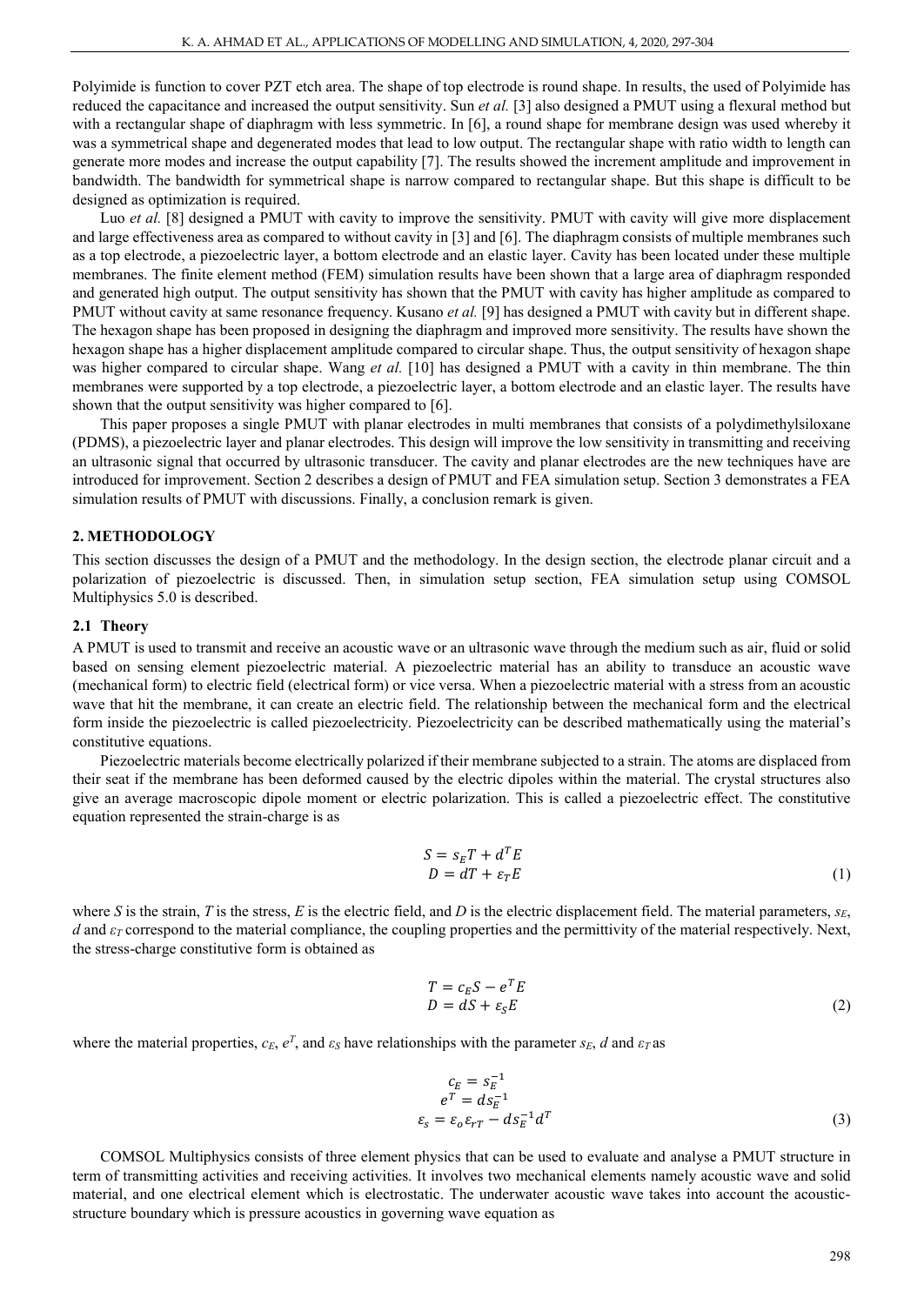$$
-n\left(-\frac{1}{\rho_c}(\nabla p_t - q_d)\right) = -nu_{tt}
$$
  

$$
F_A = p_t n
$$
 (4)

where  $u_t$  is the structure acceleration, *n* is the surface normal,  $p_t$  is the total acoustic pressure, and  $F_A$  is the load (force per unit area) acted on sensing membrane. The electrostatic in dielectric material has a relationship with a charge density as

$$
\rho_p = -\nabla P \tag{5}
$$

where *P* is polarization and  $\rho_p$  is the charge density.

#### **2.2 Design**

Design of a PMUT circuit is based on planar a electrodes circuit, consisting of contact pad, electrodes and polyimide. The shapes of planar electrodes are square as shown in Figure 1. The planar electrodes consist of a Polyimide-Copper-Polyimide sandwich structure. The electrodes and contact pads are not covered by polyimide because the electrodes are adhered to piezoelectric material meanwhile the contact pads are soldered with an external wire. The contact pads are used to provide or bring out the voltage from the electrodes. The schematic diagram is shown in Figure 1. The multilayer membranes consists of PDMS, piezoelectric material and planar electrodes.

The PDMS is placed at the top of PMUT and worked as matching layer for water and piezoelectric material. The piezoelectric material is placed at the bottom of PDMS and worked as a sensing element. Figure 2 shows a cavity between polyimide and piezoelectric layer to increase an output sensitivity. A cavity consists of air that traps in between polyimide and piezoelectric layer. Air is less density and compressible that let the piezoelectric membrane bending at a maximum displacement. If the membrane can have a large bending, it increases the strain inside piezoelectric material. Thus, the output sensitivity will improve. The polyimide is used as an insulator and elastic element to increase the flexural of membrane. A PMUT with high flexural membrane will increase sensitivity as compare to the PMUT without a flexural membrane. The schematic of PMUT is shown in Figure 2.



Figure 1. Schematic diagram of top view Planar Electrodes, (a) top view, and (b) side view



Figure 2. Schematic diagram of side view PMUT multilayer membranes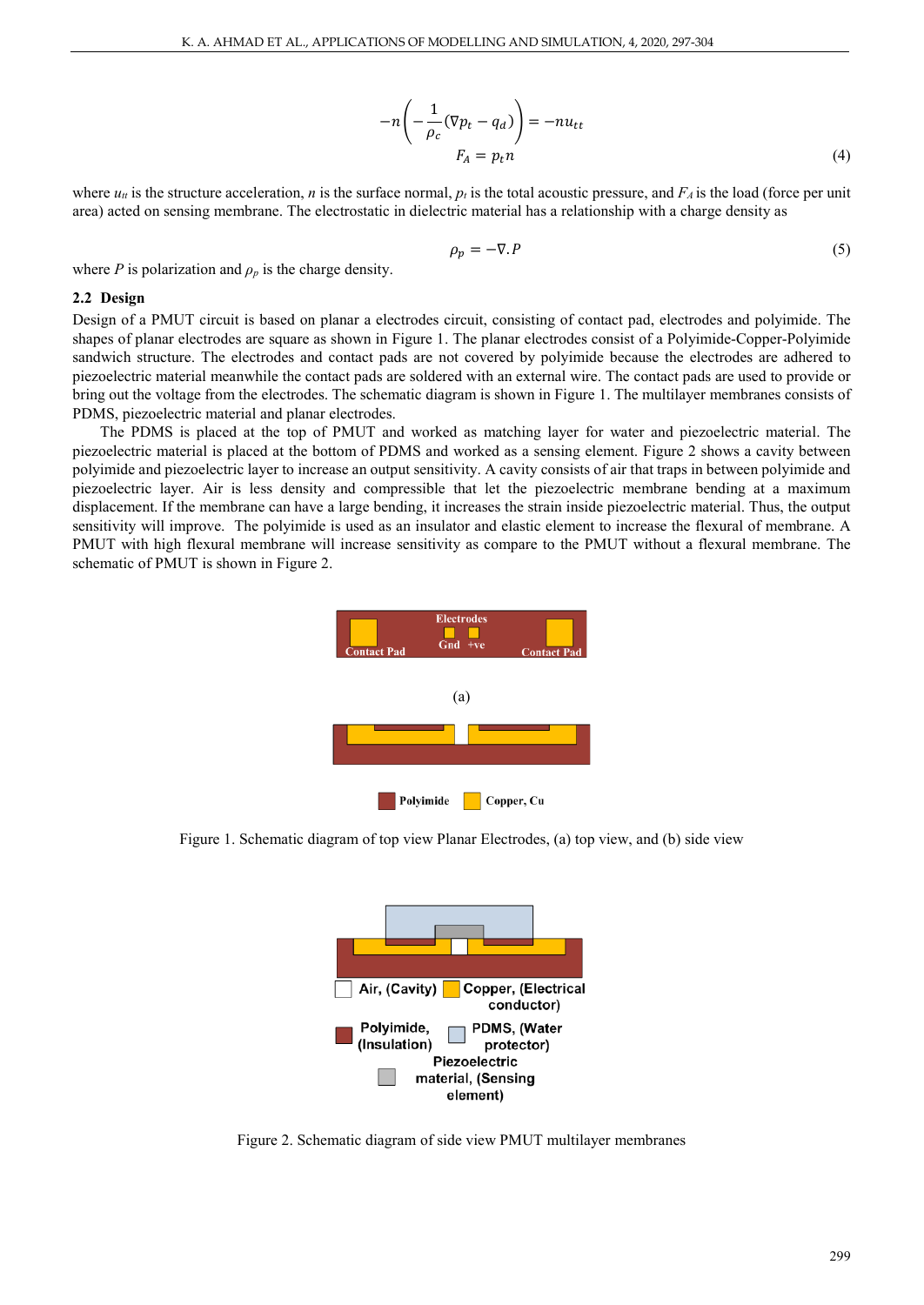

Figure 3. Simulation setup for underwater PMUT

# **2.3 Simulation Setup**

A FEA simulation has been setup for the PMUT to characterize its frequency response, a transmitting voltage response (TVR), a receiving sensitivity (OCRR) and operation bandwidth. The PMUT parameters which are the piezoelectric material, the thickness of PZT5H, and the electrode size were investigated. Figure 3 shows the simulation design setup for an underwater PMUT. The far-field region represents the water. It is set up to 1 meter as a limit strength for high-frequency an acoustic wave can travel in shallow water.

In a global definition, pressure,  $P_{rms} = 1/(0.000001)[V/\mu Pa]$  and root mean square voltage,  $V_{rms} = 1$  V were set to the parameter box. In the component section, five equations have been included in the variable box. Equations  $(6) - (10)$  represent the receiving voltage ( $RV$ ), pressure far-field location ( $pfarl$ ), root mean square pressure ( $P_{rms}$ ), TVR and OCRR respectively.

$$
RV = intop\left(\frac{es.JZ}{es.omega \times 0.0005 \times 4.06 \times 10^{-6}}\right)
$$
\n
$$
(6)
$$

$$
pfar1 = (0,0,1) \tag{7}
$$

$$
P_{rms} = \sqrt{0.5 \times p \cdot \text{far1} \times \text{conj}(\text{p} \cdot \text{far1})}
$$
\n(8)

$$
TVAR = 20 \log_{10} \frac{P_{rms}}{V_{rms}} \tag{9}
$$

$$
OCRR = 20 \log_{10} \frac{RV}{P_{rms}} \tag{10}
$$

where *intop* is integral evaluation on sensing element, es. omega is electrostatic current measurement, es. Jz is a current density and  $pfar1$  is a far-field pressure. The geometry is designed as shown in Figure 3, and all material properties are set as given in Table 1. On the other hand, all parameters of PMUT geometry design is shown in Table 2, which were set in the geometry box.

Table 1. Mechanical properties of all PMUTs' materials

| Properties<br>Material             | Density ( $\text{kg/m}^3$ ) | Speed of sound $(m/s)$ | Young's modulus<br>(GPa) | Poisson's ratio |
|------------------------------------|-----------------------------|------------------------|--------------------------|-----------------|
| Water                              | 1028                        | 14530                  | na                       | na              |
| <b>PDMS</b>                        | 969                         | 1119                   | 0.5                      | 0.5             |
| Copper                             | 8960                        | 4660                   | 128                      | 0.36            |
| Polyimide                          | 1420                        | 2440                   | 7.5                      | 0.35            |
| Aluminum nitrate<br>(AIN)          | 3300                        | 11050                  | 340                      | 0.24            |
| Lead zirconate<br>titanate (PZT5H) | 7800                        | 4560                   | 78                       | 0.31            |
| Polyvinylidene<br>Fluoride (PVDF)  | 1780                        | 2250                   | 8.3                      | 0.08            |
| Ouartz                             | 2650                        | 5800                   | 76.5                     | 0.18            |
| Zinc oxide (ZnO)                   | 5680                        | 6336                   | 120                      | 0.446           |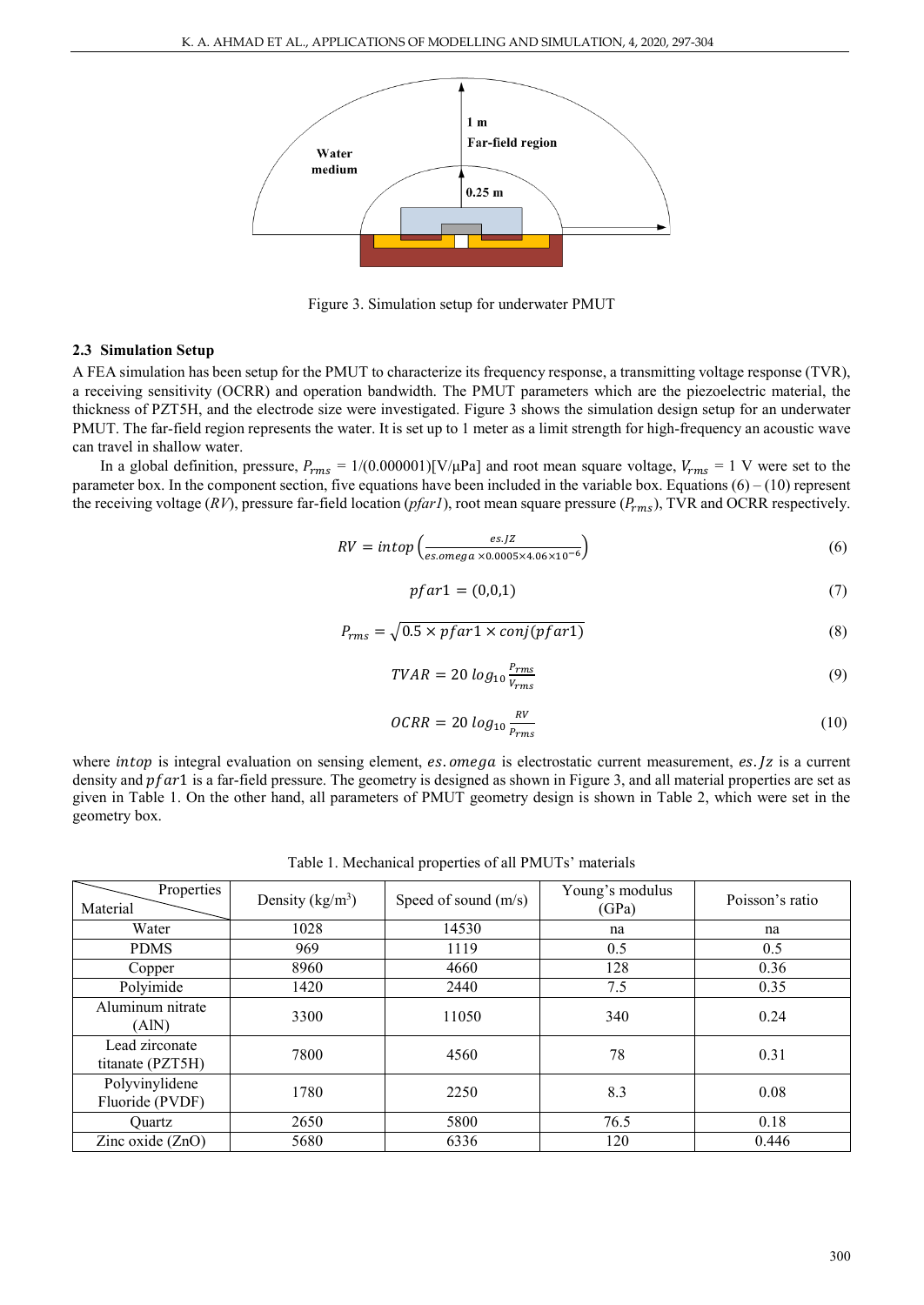

Figure 4. Mesh analysis setup

| Geometry properties<br>Material                                  | Thickness (mm)                             | Length $(mm)$ | Width (mm)                 |
|------------------------------------------------------------------|--------------------------------------------|---------------|----------------------------|
| <b>PDMS</b>                                                      | 0.1                                        | 2.5           | 2.6, 2.8, 3.0, 3.3, 3.5    |
| Piezoelectric material (varied)                                  | 0.028, 0.05, 0.11, 0.2,<br>$0.3$ and $0.5$ | 0.5           | 0.6, 0.8, 1.0, 1.3, 1.5    |
| Electrodes (positive electrode<br>and ground electrode) (varied) | 0.034                                      | 0.5           | 0.1, 0.3, 0.5, 0.8, 1.0    |
| Contact pads (left and right<br>contact pad)                     | 0.034                                      | 2.0           | 2.0                        |
| Electrical path                                                  | 0.026                                      | 0.3           | 4                          |
| Polyimide (varied)                                               | 0.026                                      | 2.5           | 16.6, 16.8, 17, 17.3, 17.5 |

Table 2. All parameters of PMUT geometry design

Relationship between three components of physic which are pressure acoustic, solid mechanics, electrostatics and acoustic-structure is studied in the simulation. Next, a proper mesh analysis is selected including size and type of mesh. In this simulation, the size was selected as normal and tetrahedral was selected as the type of mesh. The mesh setup is shown in Figure 4. Three parameters that were studied were piezoelectric material, the thickness of PZT5H and the area of electrodes. The piezoelectric materials that were simulated were Aluminium Nitrate (AlN), Polyvinylidene Fluoride (PVDF), Lead Zirconate Titanate (PZT5H), Quartz and Zinc Oxide (ZnO). All the geometric parameters of the materials are shown in Table 2. The characterizations of TVR and OCRR were shown in the simulation results. From that, the performances in terms of resonance frequency and operation bandwidth were obtained.

# **3. RESULTS AND DISCUSSION**

Two output responses were obtained from the simulations conducted on a PMUT. TVR was obtained from the output of transmitter meanwhile OCRR was obtained from the receiver. The TVR simulation results for different types of piezoelectric materials are shown in Figure 5. The results showed that AlN has the highest transmitting sensitivity (176 dB rel.  $1\mu\text{Pa/V}$ ) followed by PZT5H, PVDF, ZnO, and the lowest transmitting sensitivity is Quartz. The AlN has the highest TVR as its Young's modulus is the highest as compared to all other materials. As the Young's modulus is a property of elastic material, high Young's modulus will increase the elasticity of the material. Therefore, strain will occur more inside the AlN and created high power during transmitting. In addition, the speed of sound of AlN is much closer to water, and the ultrasonic wave created by PMUT is easily transmitted through the water medium. However, PZT5H has a resonance frequency at 325 kHz which is a suitable piezoelectric material for the targeted design in the medium frequency range in between 300 kHz to 800 kHz.

The OCRR simulation results for different types of piezoelectric materials are shown in Figure 6. The results showed that the AlN also led the others in high receiving sensitivity. These are followed by PZT5H, ZnO, PVDF and Quartz. The OCRR and resonance frequency for AlN are 2 dB rel 1V/μPa and 1050 kHz respectively. The AlN performed better as its dielectric constant is lower as compared to the others. The dielectric constant for AlN is 8.9 whereas for PZT5H is 3450. The dielectric constant of a material is a property to permit the acoustic wave to penetrate its membrane. Besides, AlN has a high Young's modulus that gives stress inside the material and produces high voltage as well as high receiving sensitivity. The PZT5H is the second-highest as their mechanical coupling is the highest among the others. The OCRR and resonance frequency for the PZT material were -8 dB rel 1V/μPa and 425 kHz respectively. Mechanical coupling is a property of capability to convert the mechanical property to electrical property. A higher mechanical coupling will result in a more efficient in conversion of ultrasonic wave to voltage. Mechanical coupling for PZT5H is 70 while the AlN is 8.5.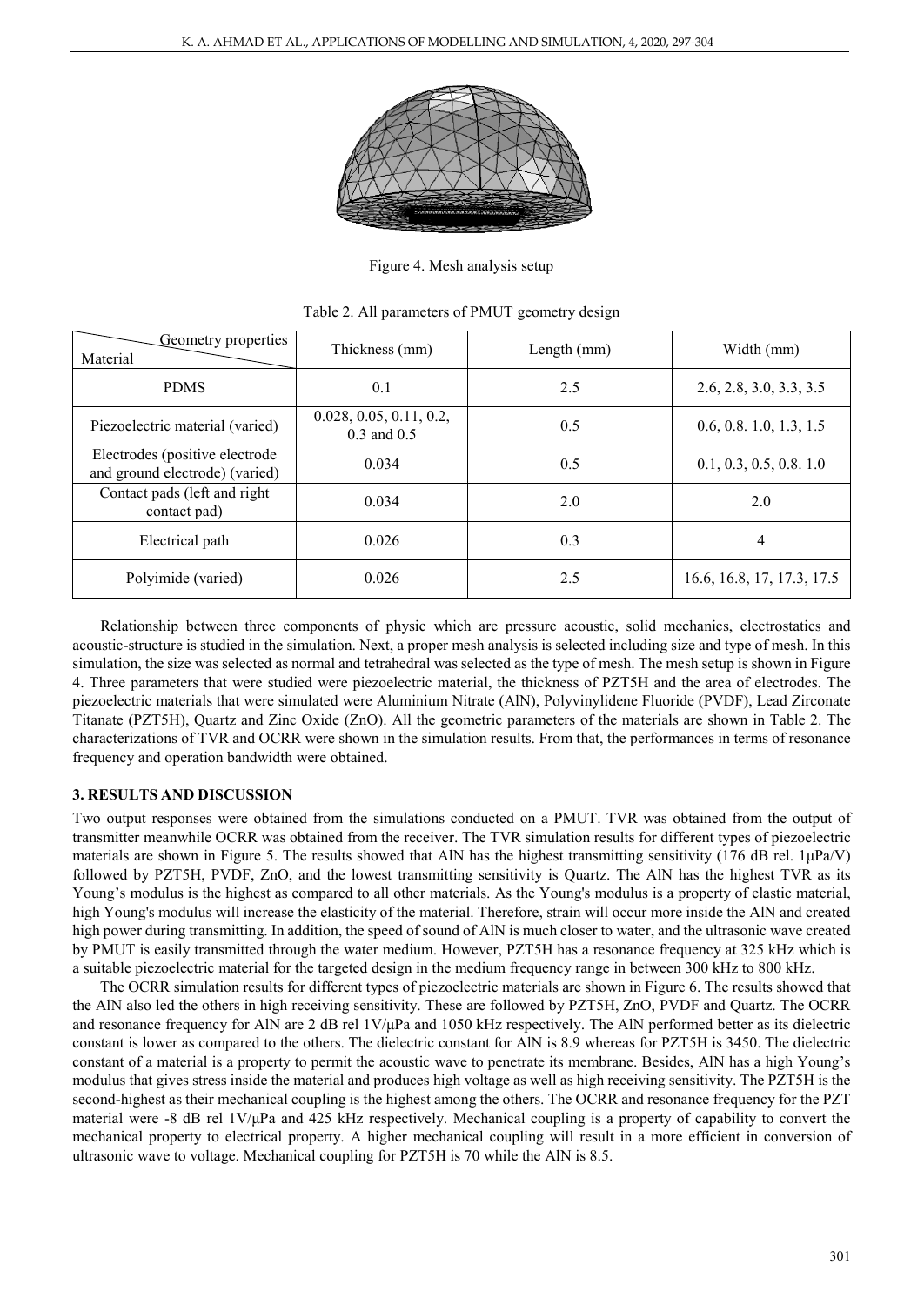



Figure 5. TVR for different piezoelectric materials Figure 6. OCRR for different piezoelectric materials



Figure 7. TVR for different thicknesses of PZT5H Figure 8. OCRR for different thicknesses of PZT5H

Subsequently, PMUT with PZT5H was studied as its resonance frequency for both transmitting voltage response and receiving voltage response is in the targeted operation frequency design (i.e., 300 kHz to 800 kHz). Furthermore, their transmitting sensitivity and receiving sensitivity were also in the targeted frequency design. In this simulation, the variable of PZT5H thicknesses was studied to configure out the best thickness of PZT5H that can produce a good resonance frequency and sensitivity for transmitting and receiving. The parameter of geometry models has been explained in the methodology section.

The TVR simulation result for different thicknesses of PZT5H is shown in Figure 7. The result shows the highest transmitting sensitivity was obtained with the thickness of 0.3 mm following by the thickness of 0.5 mm, 0.2 mm, 0.11 mm, 0.028 mm and 0.05 mm. The transmitting sensitivity and resonance frequency for the thickness of PZT5H at 0.3 mm are 180 dB rel. 1μPa/V and 875 kHz respectively. The best thickness for PZT5H in the targeted frequency design were 0.5 mm and 0.2 mm, which resonance frequencies of 350 kHz and 325 kHz respectively.

The OCRR simulation results for different thicknesses of PZT5H are shown in Figure 8. The highest receiving sensitivity was obtained by a thickness of 0.5 mm and followed by 0.3 mm, 0.2 mm, 0.11 mm, 0.05 mm and lastly 0.028 mm. The receiving sensitivity and resonance frequency for the thickness of PZT5H at 0.5 mm is 35 dB rel. 1μPa/V and 1200 kHz respectively. The best suitable PZT5H thickness for the targeted frequency design is 0.200 mm because the other PZT5H thicknesses were outside of the targeted frequency design. The resonance frequency for the thickness of PZT at 0.2 mm is 425 kHz.

Finally, simulations of different area sizes of the electrode were conducted. The TVR simulation results for different sizes of the electrode are shown in Figure 9. The results showed that the highest transmitting sensitivity was obtained by an electrode area at 0.3 mm x 0.3 mm and followed by electrode area 0.5 mm x 0.5 mm, 1.0 mm x 1.0 mm, 0.8 mm x 0.8 mm and 0.1 mm x 0.1 mm. The transmitting sensitivity and resonance frequency for electrode area at 0.3 mm x 0.3 mm are 170 dB rel. 1μPa/V and 1350 kHz respectively. It was found that the electrodes area of 0.5 mm x 0.5 mm was suitable for the targeted frequency design, although it was the second highest in transmitting sensitivity. The transmitting sensitivity and resonance frequency for electrode area at 0.5 mm x 0.5 mm are 168 dB rel. 1μPa/V and 325 kHz respectively.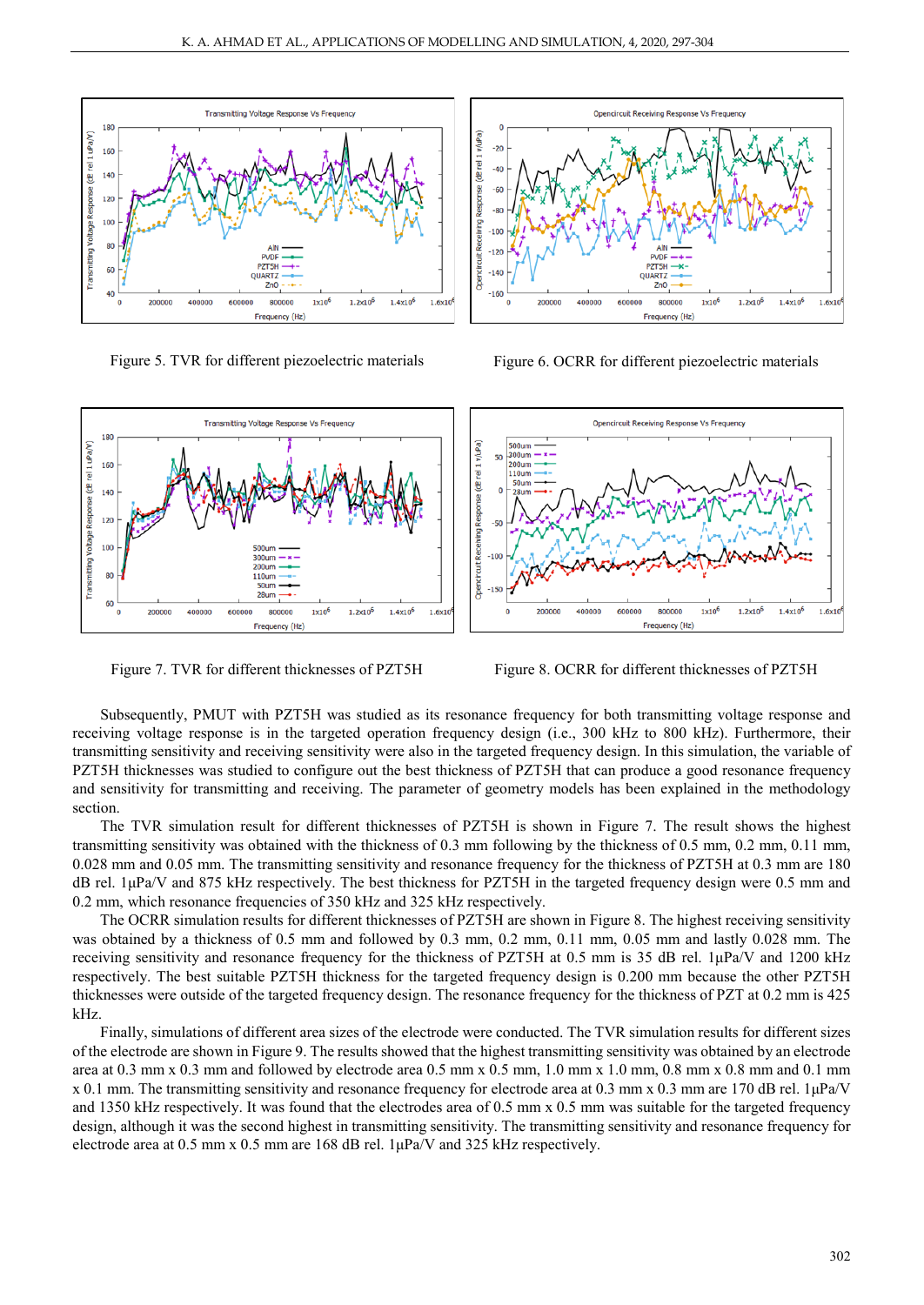

Figure 9. TVR for different electrode area Figure 10. OCRR for different electrode area

The OCRR simulation results for different sizes of the electrode are shown in Figure 10. The results showed that the electrode area at 0.3 mm x 0.3 mm has the highest receiving sensitivity as compared to others. These were followed by electrode area 0.1 mm x 0.1 mm, 0.5 mm x 0.5 mm, 0.8 mm x 0.8 mm and 1.0 mm x 1.0 mm. The receiving sensitivity and resonance frequency for 0.3 mm x 0.3 mm are 40 dB rel. 1μPa/V and 1350 kHz respectively. The best suitable electrode area design for the targeted frequency was 0.5 mm x 0.5 mm as the other electrode area designs are outside of the targeted frequency design. The receiving sensitivity and resonance frequency for 0.5 mm x 0.5 mm are -8 dB rel. 1uPa/V and 425 kHz respectively.

#### **4. CONCLUSION**

This paper has presented a design of PMUT based on the planar electrode and characterized using FEA simulation COMSOL Multiphysics 5.0. In piezoelectric material characterization, AlN has been shown to be the highest in both TVR and OCRR. In the characterization of different PZT5H thicknesses, the highest transmitting sensitivity has been obtained by the thickness of PZT5H at 0.3 mm, whereas for highest receiving sensitivity has been obtained by the thickness of PZT5H at 0.5 mm. Analysis of different sizes of electrode area has shown that the electrode area at 0.3 mm x 0.3 mm has the highest in both transmitting sensitivity and receiving sensitivity compared to the others. However, as the targeted frequency design was in the range of 300 kHz to 800 kHz, PZT5H was selected as the sensing material. In this case, the thickness of PZT5H is 0.2 mm and the electrode area is 0.5 mm x 0.5 mm.

#### **ACKNOWLEDGMENT**

An appreciation for Faculty of Electrical Engineering, Universiti Teknologi MARA, Cawangan Pulau Pinang for supporting this project. The appreciation is also for the Advance Control System and Computing Research Group (ACSCRG) in supporting this project.

# **REFERENCES**

- [1] S. Sadeghpour, M. Kraft and R. Puers, Coupled piezoelectric bulk-micromachined ultrasound trasndcuer (cpb-mut): An ultrasound transducer with enhanced pressure response in liquid and dense medium, *Proceedings of 2019 IEEE International Ultrasonics Symposium*, Glasgow, 2019, 1099–1102.
- [2] G. Grelowska and E. Kozaczka, Underwater acoustic imaging of the sea, *Archives of Acoustics*, 39, 2014, 439–452.
- [3] C. Sun, Q. Shi, M. S. Yazici, T. Kobayashi, Y. Liu, and C. Lee, Investigation of broadband characteristics of multifrequency piezoelectric micromachined ultrasonic transducer (MF-pMUT), *IEEE Sensors Journal*, 19(3), 2019, 860– 867.
- [4] M. A. Matin, K. Ozaki, Y. Numata, D. Akai, K. Sawada and M. Ishida, Quantifying modal shapes in smart piezoelectric ultrasonic transducer array: Modeling and experiment, *Proceedings of 2013 IEEE Sensors Conference*, Maryland, 2013,  $1-4.$
- [5] A. S. Savoia, B. Mauti and G. Caliano, A low frequency broadband flextensional ultrasonic transducer array, *IEEE Transactions on Ultrasonics, Ferroelectrics, and Frequency Control*, 63(1), 2016, 128–138.
- [6] P. N. Thao, S. Yoshida and S. Tanaka, Development of mechanically-robust piezoelectric micromachined ultrasonic transducer (pMUT) with island-shaped PZT monocrystalline thin film, *Proceedings of 20th International Conference on Solid-State Sensors, Actuators and Microsystems Eurosensors XXXIII*, Berlin, 2019, 833–836.
- [7] Tao Wang, T. Kobayashi and C. Lee, Broadband piezoelectric micromachined ultrasonic transducer (pMUT) using mode-merged design, *Proceedings of 10th IEEE International Conference on Nano/Micro Engineered and Molecular Systems*, China, 2015, 238–242.
- [8] G.-L. Luo and D. A. Horsley, Piezoelectric micromachined ultrasonic transducers with corrugated diaphragms using surface micromachining, *Proceedings of 20th International Conference on Solid-State Sensors, Actuators and Microsystems Eurosensors XXXIII*, Berlin, 2019, 841–844.